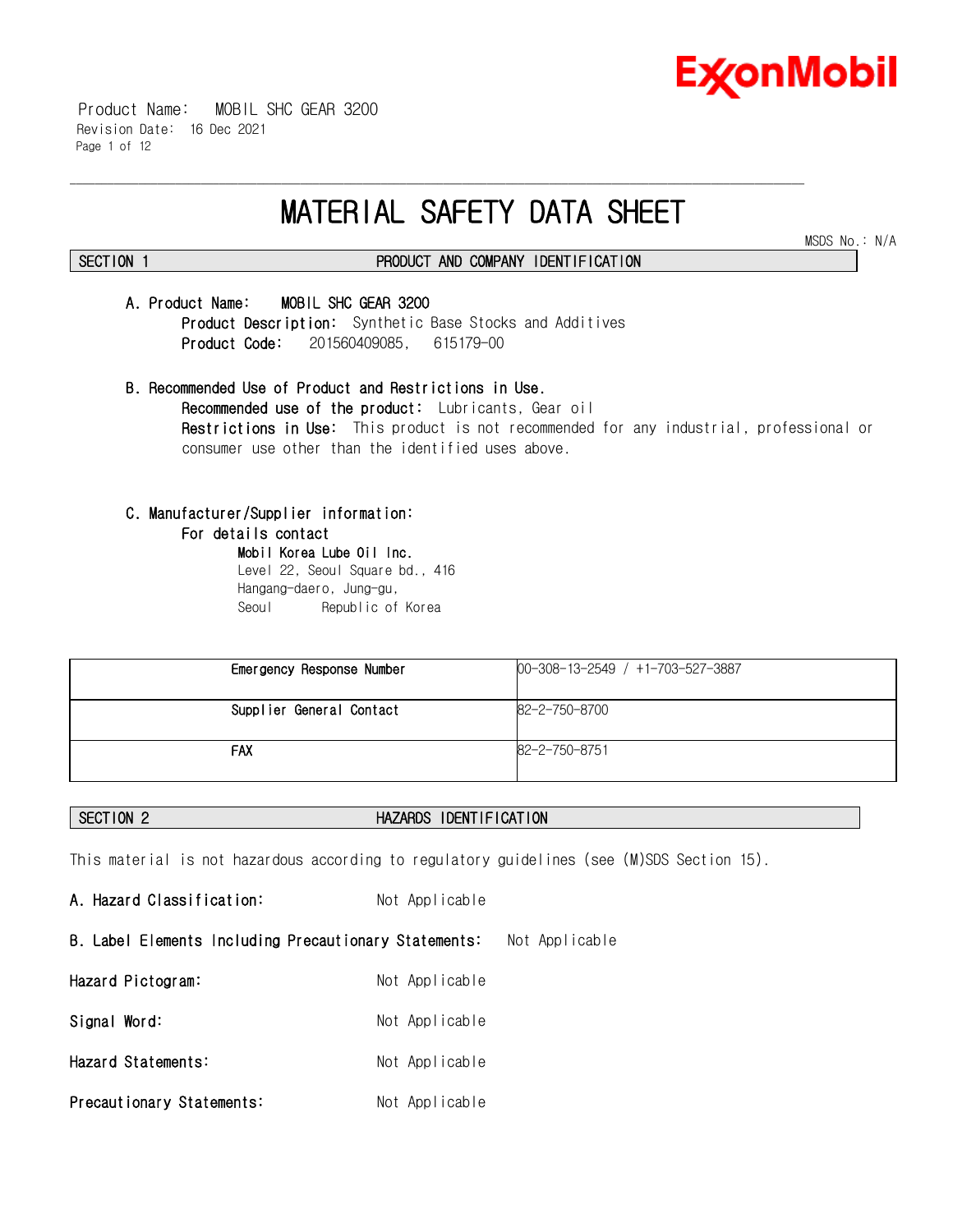

 Product Name: MOBIL SHC GEAR 3200 Revision Date: 16 Dec 2021 Page 2 of 12

### **C. Other Hazards Which Are Not Included In The Classification Criteria**

#### **Physical / Chemical Hazards**

No significant hazards.

### **Health Hazards**

High-pressure injection under skin may cause serious damage. Excessive exposure may result in eye, skin, or respiratory irritation.

\_\_\_\_\_\_\_\_\_\_\_\_\_\_\_\_\_\_\_\_\_\_\_\_\_\_\_\_\_\_\_\_\_\_\_\_\_\_\_\_\_\_\_\_\_\_\_\_\_\_\_\_\_\_\_\_\_\_\_\_\_\_\_\_\_\_\_\_\_\_\_\_\_\_\_\_\_\_\_\_\_\_\_\_\_\_\_\_\_\_\_\_\_\_\_\_\_\_\_\_\_\_\_\_\_\_\_\_\_\_\_\_\_\_\_\_\_\_

### **Environmental Hazards**

No significant hazards.

| NFPA Hazard ID: | Health: | Flammability: | Reactivity: 0 |  |
|-----------------|---------|---------------|---------------|--|
| HMIS Hazard ID: | Health: | Flammability: | Reactivity: 0 |  |

**NOTE:** This material should not be used for any other purpose than the intended use in Section 1 without expert advice. Health studies have shown that chemical exposure may cause potential human health risks which may vary from person to person.

## **SECTION 3 COMPOSITION / INFORMATION ON INGREDIENTS**

This material is defined as a mixture.

### **Hazardous Substance(s) or Complex Substance(s) required for disclosure**

| Name                                                                     | Other Name | CAS # or Id.<br>No. | Concentration*  | GHS Hazard Codes                                                                         |
|--------------------------------------------------------------------------|------------|---------------------|-----------------|------------------------------------------------------------------------------------------|
| AMINES, C12-14-TERT-ALKYL                                                |            | KF-00752            | $0.1 - 5.0.25%$ | H302, H311, H317,<br>$H330(2)$ , $H314(1B)$ ,<br>$H400(M$ factor 1),<br>H410(M factor 1) |
| BENZENAMINE, N-PHENYL-, REACTION<br>PRODUCTS WITH 2.4.4-TRIMETHYLPENTENE |            | KF-28307            | $- < 5\%$       | H316, H402, H412                                                                         |
| IONG-CHAIN ALKENYL AMINE                                                 |            | KF-26433            | $0.01 - 5.025%$ | H302, H304, H335,<br>H314(1B), H373, H400(M<br>factor $10$ ), $H410(M)$<br>factor 10)    |

\* All concentrations are percent by weight unless material is a gas. Gas concentrations are in percent by volume.

**SECTION 4 FIRST AID MEASURES**

#### **A. Eye Contact**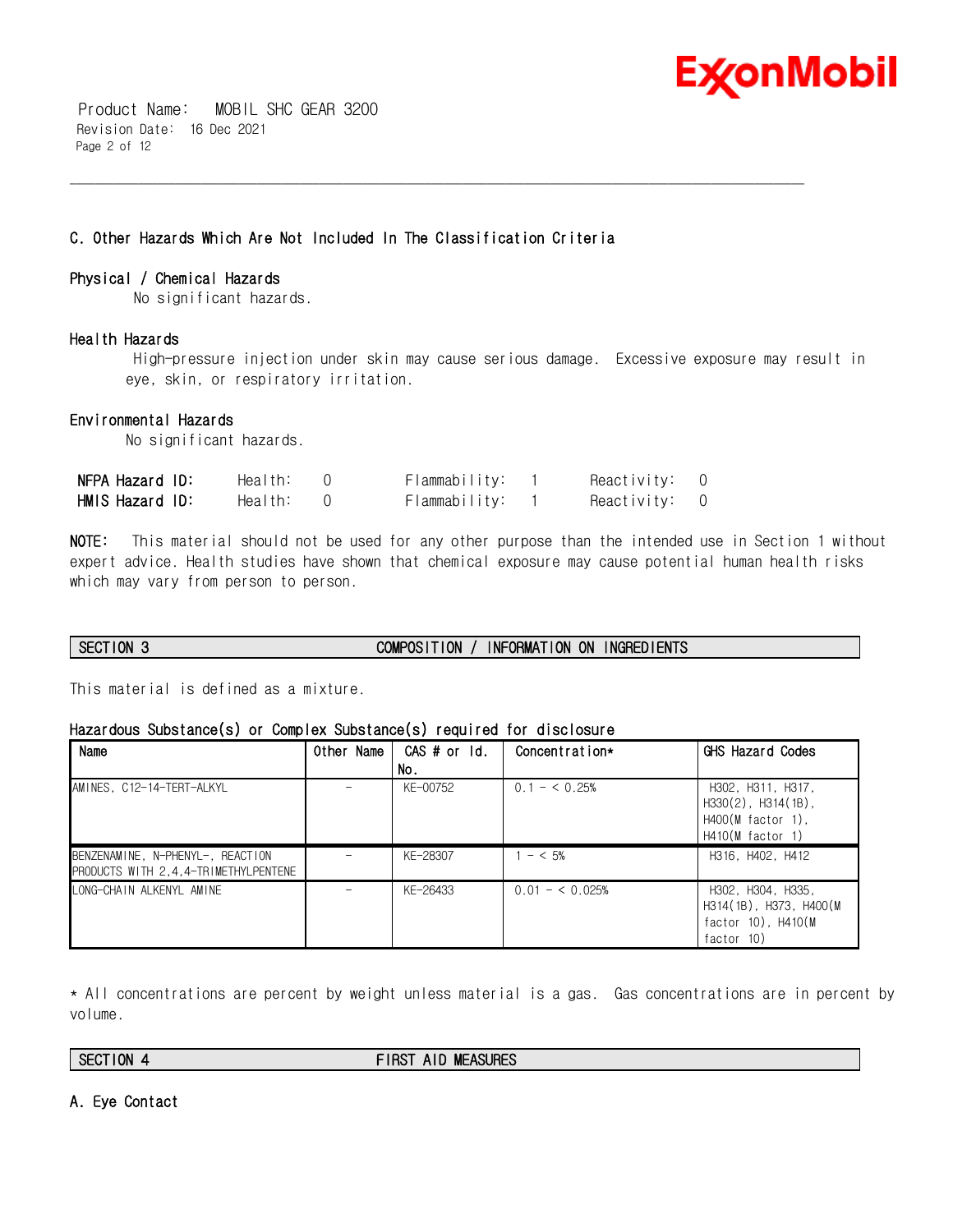

 Product Name: MOBIL SHC GEAR 3200 Revision Date: 16 Dec 2021 Page 3 of 12

Flush thoroughly with water. If irritation occurs, get medical assistance.

\_\_\_\_\_\_\_\_\_\_\_\_\_\_\_\_\_\_\_\_\_\_\_\_\_\_\_\_\_\_\_\_\_\_\_\_\_\_\_\_\_\_\_\_\_\_\_\_\_\_\_\_\_\_\_\_\_\_\_\_\_\_\_\_\_\_\_\_\_\_\_\_\_\_\_\_\_\_\_\_\_\_\_\_\_\_\_\_\_\_\_\_\_\_\_\_\_\_\_\_\_\_\_\_\_\_\_\_\_\_\_\_\_\_\_\_\_\_

#### **B. Skin Contact**

Wash contact areas with soap and water. If product is injected into or under the skin, or into any part of the body, regardless of the appearance of the wound or its size, the individual should be evaluated immediately by a physician as a surgical emergency. Even though initial symptoms from high pressure injection may be minimal or absent, early surgical treatment within the first few hours may significantly reduce the ultimate extent of injury.

### **C. Inhalation**

Remove from further exposure. For those providing assistance, avoid exposure to yourself or others. Use adequate respiratory protection. If respiratory irritation, dizziness, nausea, or unconsciousness occurs, seek immediate medical assistance. If breathing has stopped, assist ventilation with a mechanical device or use mouth-to-mouth resuscitation.

### **D. Ingestion**

First aid is normally not required. Seek medical attention if discomfort occurs.

### **E. Other note to physician**

None

#### **Acute and Delayed Symptoms/Effects**

See Toxicological Section

#### **Pre-existing Medical Conditions Which May Be Aggravated By Exposure**

None.

### **SECTION 5 FIRE FIGHTING MEASURES**

**Flammability Properties** 

**Flash Point [Method]:** >210°C (410°F) [ ASTM D-92] **Autoignition Temperature:** N/D **Flammable Limits (Approximate volume % in air):** LEL: 0.9 UEL: 7.0

#### **A. Suitable (and Unsuitable) Extinguishing Media**

**Appropriate Extinguishing Media:** Use water fog, foam, dry chemical or carbon dioxide (CO2) to extinguish flames.

**Inappropriate Extinguishing Media:** Straight Streams of Water

#### **B. Specific Hazards arising from the Chemical Unusual Fire Hazards:** None

**Hazardous Combustion Products:** Aldehydes, Incomplete combustion products, Oxides of carbon, Smoke, Fume, Sulfur oxides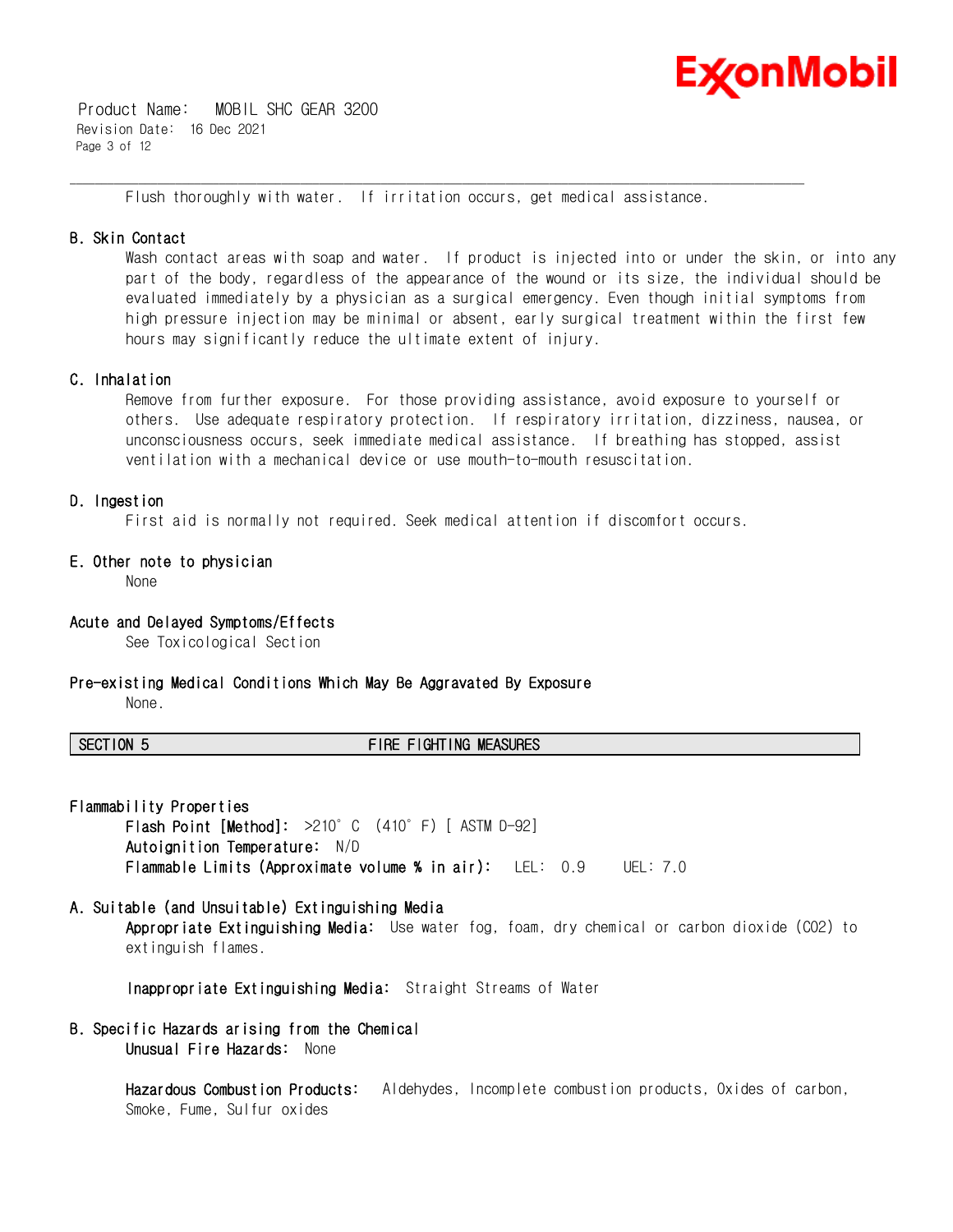

 Product Name: MOBIL SHC GEAR 3200 Revision Date: 16 Dec 2021 Page 4 of 12

#### **C. Special Protective Equipment and Precautions for Fire-fighters**

Evacuate area. Prevent runoff from fire control or dilution from entering streams, sewers, or drinking water supply. Firefighters should use standard protective equipment and in enclosed spaces, self-contained breathing apparatus (SCBA). Use water spray to cool fire exposed surfaces and to protect personnel.

#### **SECTION 6 ACCIDENTAL RELEASE MEASURES**

\_\_\_\_\_\_\_\_\_\_\_\_\_\_\_\_\_\_\_\_\_\_\_\_\_\_\_\_\_\_\_\_\_\_\_\_\_\_\_\_\_\_\_\_\_\_\_\_\_\_\_\_\_\_\_\_\_\_\_\_\_\_\_\_\_\_\_\_\_\_\_\_\_\_\_\_\_\_\_\_\_\_\_\_\_\_\_\_\_\_\_\_\_\_\_\_\_\_\_\_\_\_\_\_\_\_\_\_\_\_\_\_\_\_\_\_\_\_

#### **A. Personal Precautions and Protective Equipment**

Avoid contact with spilled material. See Section 5 for fire fighting information. See the Hazard Identification Section for Significant Hazards. See Section 4 for First Aid Advice. See Section 8 for advice on the minimum requirements for personal protective equipment. Additional protective measures may be necessary, depending on the specific circumstances and/or the expert judgment of the emergency responders.

#### **B. Environmental Precautions and Protective Procedure**

In the event of a spill or accidental release, notify relevant authorities in accordance with all applicable regulations.

Large Spills: Dike far ahead of liquid spill for later recovery and disposal. Prevent entry into waterways, sewers, basements or confined areas.

#### **C. Methods and Materials for Containment and Cleaning Up**

**Land Spill:** Stop leak if you can do it without risk. Recover by pumping or with suitable absorbent.

**Water Spill:** Stop leak if you can do it without risk. Confine the spill immediately with booms. Warn other shipping. Remove from the surface by skimming or with suitable absorbents. Seek the advice of a specialist before using dispersants.

Water spill and land spill recommendations are based on the most likely spill scenario for this material; however, geographic conditions, wind, temperature, (and in the case of a water spill) wave and current direction and speed may greatly influence the appropriate action to be taken. For this reason, local experts should be consulted. Note: Local regulations may prescribe or limit action to be taken.

#### **SECTION 7 HANDLING AND STORAGE**

#### **A. Precautions for Safe Handling**

Prevent small spills and leakage to avoid slip hazard. Material can accumulate static charges which may cause an electrical spark (ignition source). When the material is handled in bulk, an electrical spark could ignite any flammable vapors from liquids or residues that may be present (e.g., during switch-loading operations). Use proper bonding and/or ground procedures. However, bonding and grounds may not eliminate the hazard from static accumulation. Consult local applicable standards for guidance. Additional references include American Petroleum Institute 2003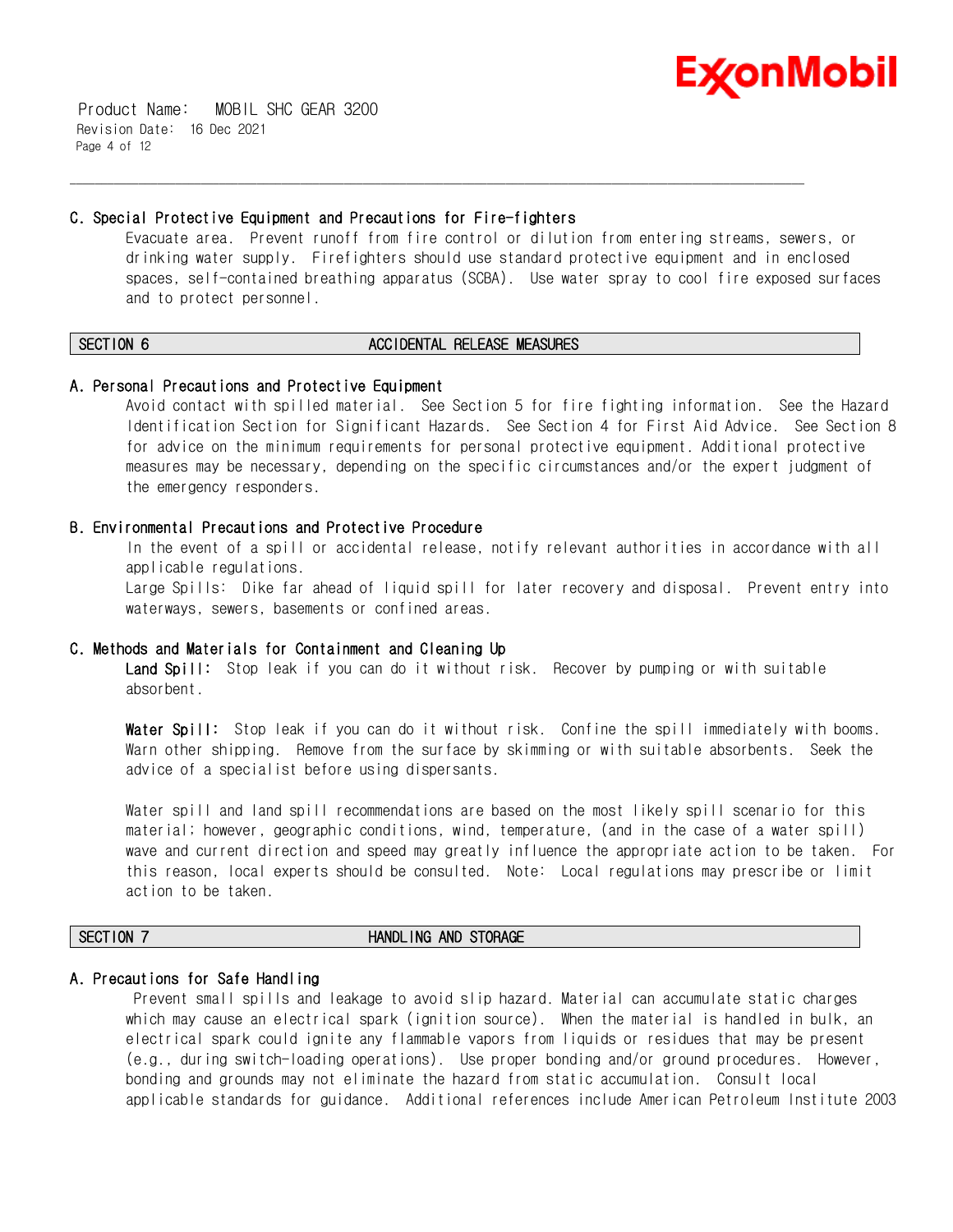

 Product Name: MOBIL SHC GEAR 3200 Revision Date: 16 Dec 2021 Page 5 of 12

> (Protection Against Ignitions Arising out of Static, Lightning and Stray Currents) or National Fire Protection Agency 77 (Recommended Practice on Static Electricity) or CENELEC CLC/TR 50404 (Electrostatics - Code of practice for the avoidance of hazards due to static electricity).

**Static Accumulator:** This material is a static accumulator.

#### **B. Conditions for Safe Storage**

The type of container used to store the material may affect static accumulation and dissipation. Do not store in open or unlabelled containers.

#### **SECTION 8 EXPOSURE CONTROLS AND PERSONAL PROTECTION**

#### **A. Exposure Limit Values, Biological Limit Values**

**Exposure limits/standards for materials that can be formed when handling this product:** When mists/aerosols can occur the following is recommended:  $5 \text{ mg/m}^3$  - ACGIH TLV (inhalable fraction).

\_\_\_\_\_\_\_\_\_\_\_\_\_\_\_\_\_\_\_\_\_\_\_\_\_\_\_\_\_\_\_\_\_\_\_\_\_\_\_\_\_\_\_\_\_\_\_\_\_\_\_\_\_\_\_\_\_\_\_\_\_\_\_\_\_\_\_\_\_\_\_\_\_\_\_\_\_\_\_\_\_\_\_\_\_\_\_\_\_\_\_\_\_\_\_\_\_\_\_\_\_\_\_\_\_\_\_\_\_\_\_\_\_\_\_\_\_\_

No biological limits allocated.

#### **B. Appropriate Engineering Controls**

The level of protection and types of controls necessary will vary depending upon potential exposure conditions. Control measures to consider: No special requirements under ordinary conditions of use and with adequate ventilation.

#### **C. Personal Protective Equipment**

Personal protective equipment selections vary based on potential exposure conditions such as applications, handling practices, concentration and ventilation. Information on the selection of protective equipment for use with this material, as provided below, is based upon intended, normal usage.

**Respiratory Protection:** If engineering controls do not maintain airborne contaminant concentrations at a level which is adequate to protect worker health, an approved respirator may be appropriate. Respirator selection, use, and maintenance must be in accordance with regulatory requirements, if applicable. Types of respirators to be considered for this material include: No special requirements under ordinary conditions of use and with adequate ventilation. Particulate

For high airborne concentrations, use an approved supplied-air respirator, operated in positive pressure mode. Supplied air respirators with an escape bottle may be appropriate when oxygen levels are inadequate, gas/vapor warning properties are poor, or if air purifying filter capacity/rating may be exceeded.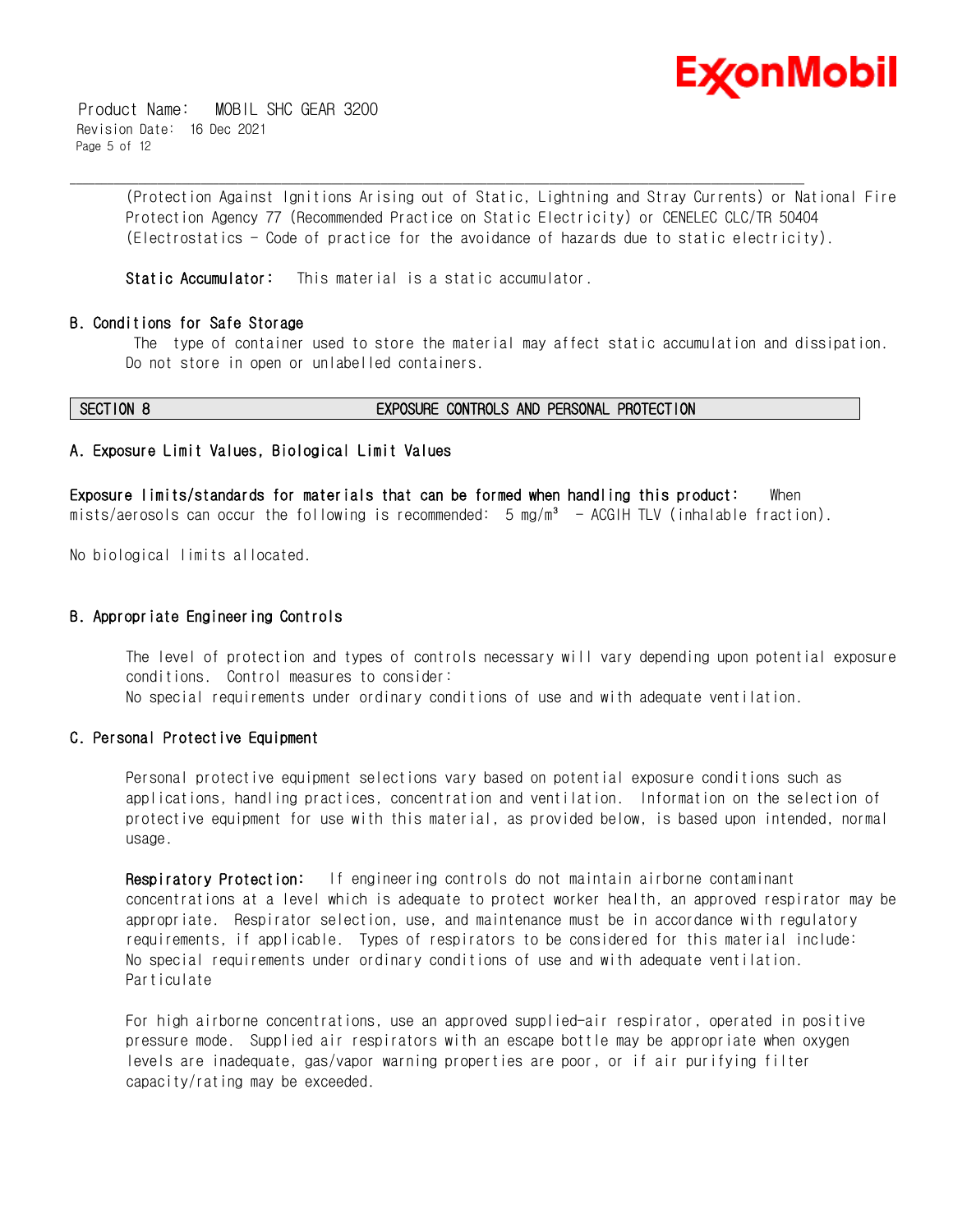

 Product Name: MOBIL SHC GEAR 3200 Revision Date: 16 Dec 2021 Page 6 of 12

**Eye Protection:** If contact is likely, safety glasses with side shields are recommended.

\_\_\_\_\_\_\_\_\_\_\_\_\_\_\_\_\_\_\_\_\_\_\_\_\_\_\_\_\_\_\_\_\_\_\_\_\_\_\_\_\_\_\_\_\_\_\_\_\_\_\_\_\_\_\_\_\_\_\_\_\_\_\_\_\_\_\_\_\_\_\_\_\_\_\_\_\_\_\_\_\_\_\_\_\_\_\_\_\_\_\_\_\_\_\_\_\_\_\_\_\_\_\_\_\_\_\_\_\_\_\_\_\_\_\_\_\_\_

**Hand Protection:** Any specific glove information provided is based on published literature and glove manufacturer data. Glove suitability and breakthrough time will differ depending on the specific use conditions. Contact the glove manufacturer for specific advice on glove selection and breakthrough times for your use conditions. Inspect and replace worn or damaged gloves. The types of gloves to be considered for this material include: No protection is ordinarily required under normal conditions of use. Nitrile,Viton

**Skin and Body Protection:** Any specific clothing information provided is based on published literature or manufacturer data. The types of clothing to be considered for this material include: No skin protection is ordinarily required under normal conditions of use. In accordance with good industrial hygiene practices, precautions should be taken to avoid skin contact.

**Specific Hygiene Measures:** Always observe good personal hygiene measures, such as washing after handling the material and before eating, drinking, and/or smoking. Routinely wash work clothing and protective equipment to remove contaminants. Discard contaminated clothing and footwear that cannot be cleaned. Practice good housekeeping.

#### **Environmental Controls**

Comply with applicable environmental regulations limiting discharge to air, water and soil. Protect the environment by applying appropriate control measures to prevent or limit emissions.

#### **SECTION 9 PHYSICAL AND CHEMICAL PROPERTIES**

**Note: Physical and chemical properties are provided for safety, health and environmental considerations only and may not fully represent product specifications. Contact the Supplier for additional information.** 

#### **A. Appearance**

```
Physical State: Liquid
      Color: Pale Yellow
B. Odor: Characteristic
C. Odor Threshold: N/D
D. pH: N/A
E. Melting Point: N/A
   Freezing Point: N/D
 F. Initial Boiling Point / Range: > 316°C (600°F) [Estimated]
G. Flash Point [Method]: >210°C (410°F) [ ASTM D-92]
H. Evaporation Rate (n-butyl acetate = 1): N/D 
I. Flammability (Solid, Gas): N/A
J. Flammable Limits (Approximate volume % in air): LEL: 0.9 UEL: 7.0
K. Vapor Pressure: < 0.013 kPa (0.1 mm Hg) at 20 °C [Estimated]
 L. Solubility in Water: Negligible
M. Vapor Density (Air = 1): > 2 at 101 kPa [Estimated]
```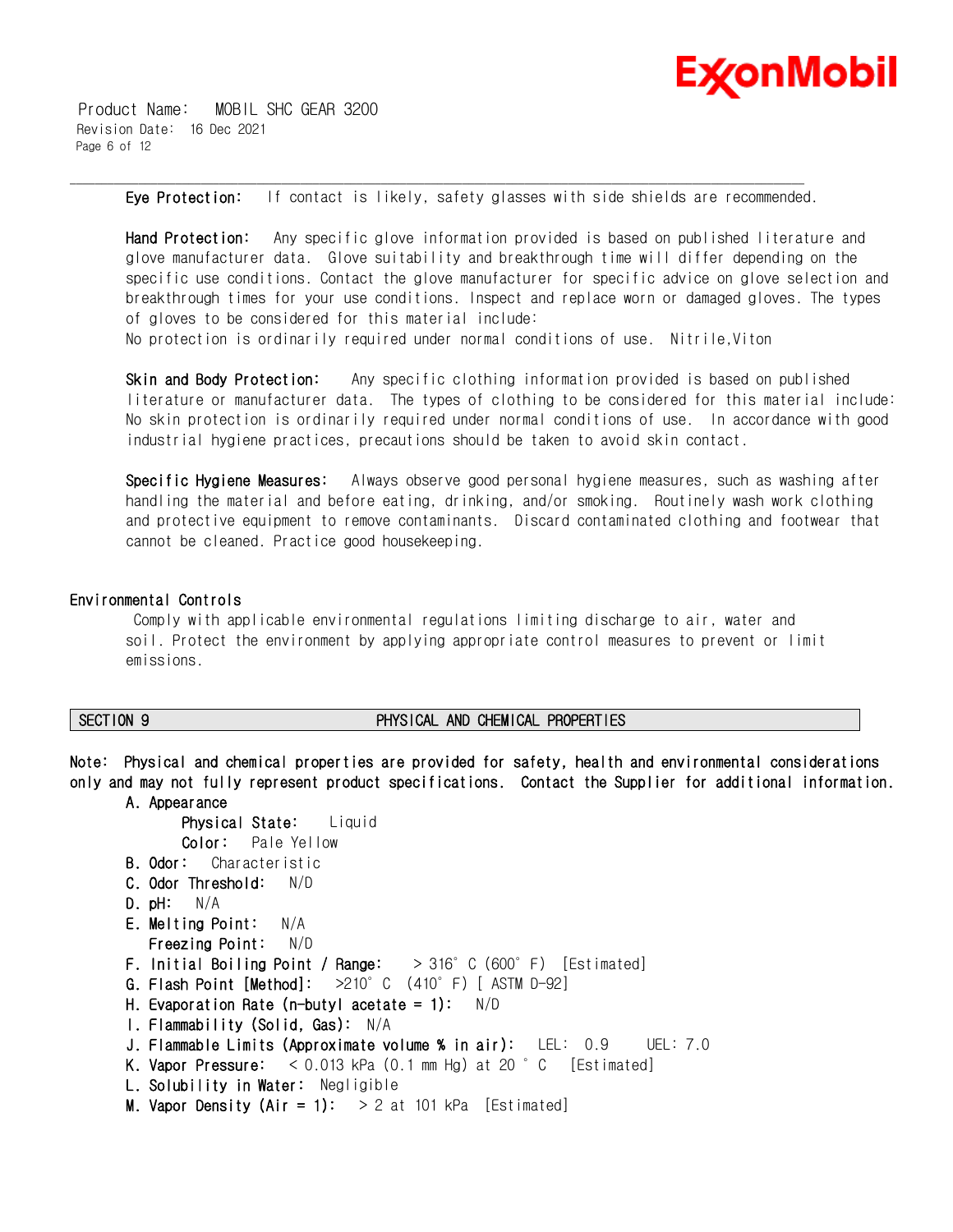

 Product Name: MOBIL SHC GEAR 3200 Revision Date: 16 Dec 2021 Page 7 of 12

> **N. Relative Density (at 15 °C):** 0.89 [ASTM D1298] **O. Log Pow (n-Octanol/Water Partition Coefficient):** > 3.5 [Estimated] **P. Autoignition Temperature:** N/D **Q. Decomposition Temperature:** N/D **R. Viscosity:** 3200 cSt (3200 mm2/sec) at 40 °C | 171 cSt (171 mm2/sec) at 100°C [ASTM D 445] **S. Molecular Weight:** N/D

**Other Information**

**Pour Point:** -9°C (16°F) [ASTM D5950]

#### **SECTION 10 STABILITY AND REACTIVITY**

\_\_\_\_\_\_\_\_\_\_\_\_\_\_\_\_\_\_\_\_\_\_\_\_\_\_\_\_\_\_\_\_\_\_\_\_\_\_\_\_\_\_\_\_\_\_\_\_\_\_\_\_\_\_\_\_\_\_\_\_\_\_\_\_\_\_\_\_\_\_\_\_\_\_\_\_\_\_\_\_\_\_\_\_\_\_\_\_\_\_\_\_\_\_\_\_\_\_\_\_\_\_\_\_\_\_\_\_\_\_\_\_\_\_\_\_\_\_

- **A. Chemical Stability and Possibility of Hazard Reactions Chemical Stability:** Material is stable under normal conditions.  **Possibility of Hazardous Reactions:** Hazardous polymerization will not occur.
- **B. Conditions to Avoid:** Excessive heat. High energy sources of ignition.
- **C. Incompatible Materials:** Strong oxidizers
- **D. Hazardous Decomposition Products:** Material does not decompose at ambient temperatures.

#### **SECTION 11 TOXICOLOGICAL INFORMATION**

#### **A. Information on Likely Routes of Exposure**

No data available

# **B. Information on Health Hazards**

# **Acute Toxicity (Inhalation):**

Product

No end point data for material. Minimally Toxic. Based on assessment of the components.

Inhalation Irritation: No end point data for material. Negligible hazard at ambient/normal handling temperatures.

Component

AMINES, C12-14-TERT-ALKYL Inhalation Lethality: 4 hour(s) LC50 1.19 mg/l (Vapor) (Rat)

#### **Acute Toxicity (Ingestion):**

Product

No end point data for material. Minimally Toxic. Based on assessment of the components.

Component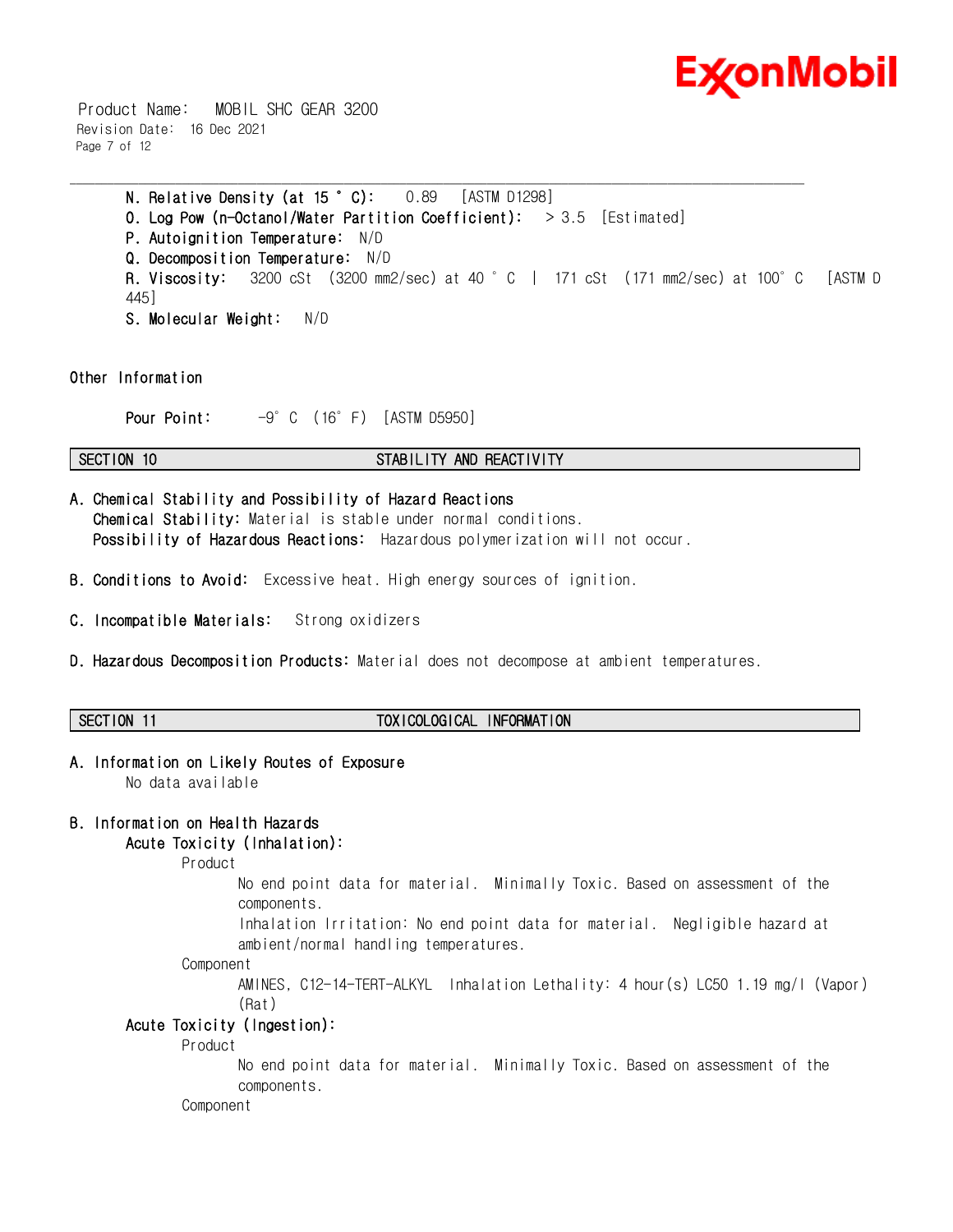

AMINES, C12-14-TERT-ALKYL Oral Lethality: LD50 612 mg/kg (Rat) **Acute Toxicity (Dermal)** Product No end point data for material. Minimally Toxic. Based on assessment of the components. Component AMINES, C12-14-TERT-ALKYL Dermal Lethality: LD50 251 mg/kg (Rat) **Skin corrosion/irritation**  Product No end point data for material. Negligible irritation to skin at ambient temperatures. Based on assessment of the components. **Serious eye damage/irritation** Product No end point data for material. May cause mild, short-lasting discomfort to eyes. Based on assessment of the components. **Respiratory sensitization** Product No end point data for material. Not expected to be a respiratory sensitizer. **Skin sensitization** Product No end point data for material. Not expected to be a skin sensitizer. Based on assessment of the components. **Carcinogenicity** Product No end point data for material. Not expected to cause cancer. Based on assessment of the components. **Germ cell mutagenicity**  Product No end point data for material. Not expected to be a germ cell mutagen. Based on assessment of the components. **Reproductive toxicity** 

\_\_\_\_\_\_\_\_\_\_\_\_\_\_\_\_\_\_\_\_\_\_\_\_\_\_\_\_\_\_\_\_\_\_\_\_\_\_\_\_\_\_\_\_\_\_\_\_\_\_\_\_\_\_\_\_\_\_\_\_\_\_\_\_\_\_\_\_\_\_\_\_\_\_\_\_\_\_\_\_\_\_\_\_\_\_\_\_\_\_\_\_\_\_\_\_\_\_\_\_\_\_\_\_\_\_\_\_\_\_\_\_\_\_\_\_\_\_

Product

No end point data for material. Not expected to be a reproductive toxicant. Based on assessment of the components.

### **Specific target organ toxicity - single exposure**

Product

No end point data for material. Not expected to cause organ damage from a single exposure.

### **Specific target organ toxicity - repeat exposure**

Product

No end point data for material. Not expected to cause organ damage from prolonged or repeated exposure. Based on assessment of the components.

### **Aspiration hazard**

Product

Data available. Not expected to be an aspiration hazard. Based on physico-chemical properties of the material.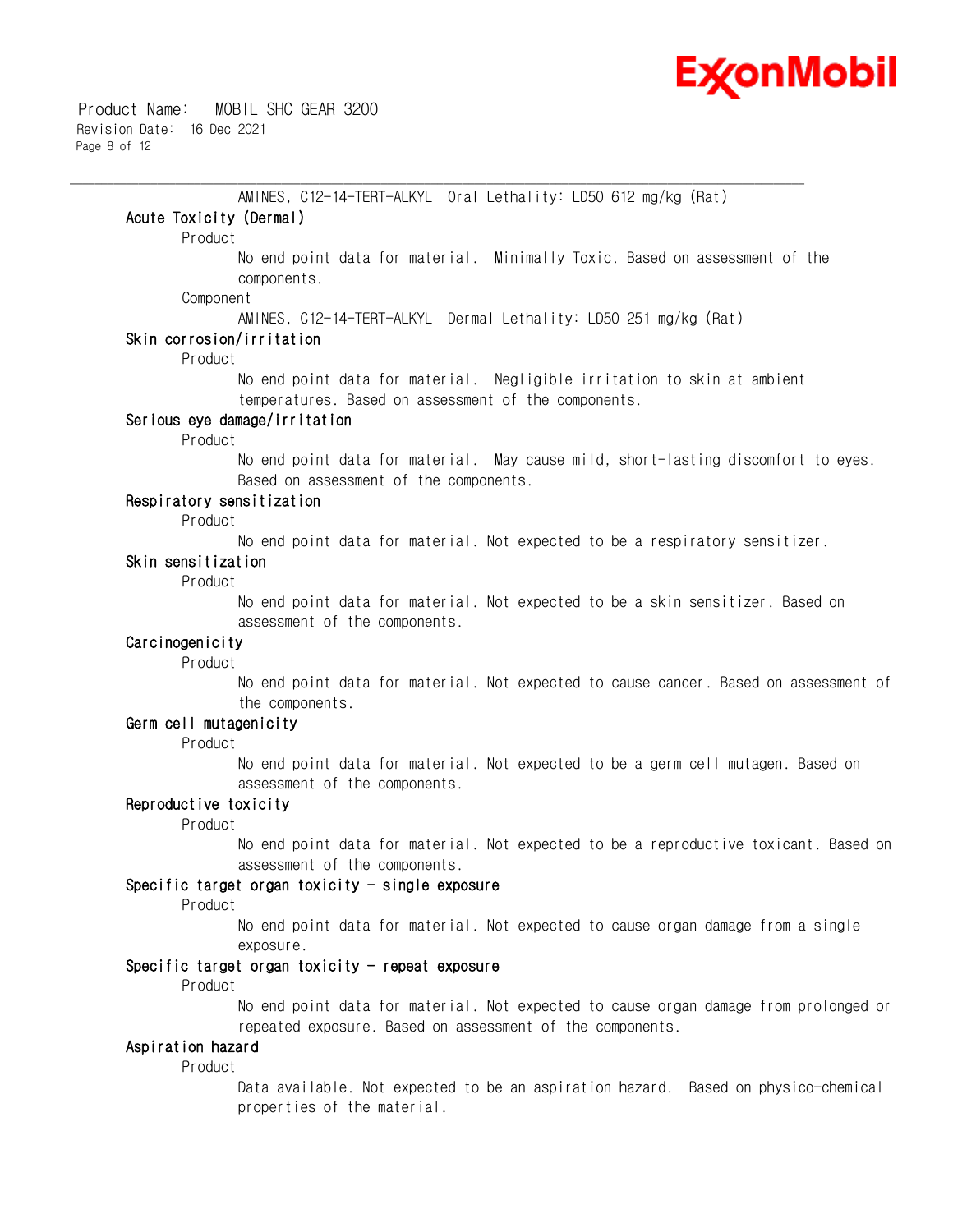

 Product Name: MOBIL SHC GEAR 3200 Revision Date: 16 Dec 2021 Page 9 of 12

#### **Other Information**

#### **For the product itself:**

Repeated and/or prolonged exposure may cause irritation to the skin, eyes, or respiratory tract. Component concentrations in this formulation would not be expected to cause skin sensitization, based on tests of the components, this formulation, or similar formulations.

\_\_\_\_\_\_\_\_\_\_\_\_\_\_\_\_\_\_\_\_\_\_\_\_\_\_\_\_\_\_\_\_\_\_\_\_\_\_\_\_\_\_\_\_\_\_\_\_\_\_\_\_\_\_\_\_\_\_\_\_\_\_\_\_\_\_\_\_\_\_\_\_\_\_\_\_\_\_\_\_\_\_\_\_\_\_\_\_\_\_\_\_\_\_\_\_\_\_\_\_\_\_\_\_\_\_\_\_\_\_\_\_\_\_\_\_\_\_

#### **Contains:**

Synthetic base oils: Not expected to cause significant health effects under conditions of normal use, based on laboratory studies with the same or similar materials. Not mutagenic or genotoxic. Not sensitizing in test animals and humans.

# **IARC Classification: The following ingredients are cited on the lists below:** None.

|              | -REGULATORY LISTS SEARCHED- |              |
|--------------|-----------------------------|--------------|
| $1 = IARG$ 1 | $2 = IARG$ 2A               | $3 = IARG2B$ |

#### **SECTION 12 ECOLOGICAL INFORMATION**

The information given is based on data for the material, components of the material, or for similar materials, through the application of bridging principals.

#### **A. Ecotoxicity**

Material -- Not expected to be harmful to aquatic organisms.

#### **B. Persistence and Degradability**

Not determined.

#### **C. Bioaccumulation**

Not determined.

#### **D. Mobility**

Base oil component -- Low solubility and floats and is expected to migrate from water to the land. Expected to partition to sediment and wastewater solids.

#### **E. Other adverse effects: Not applicable**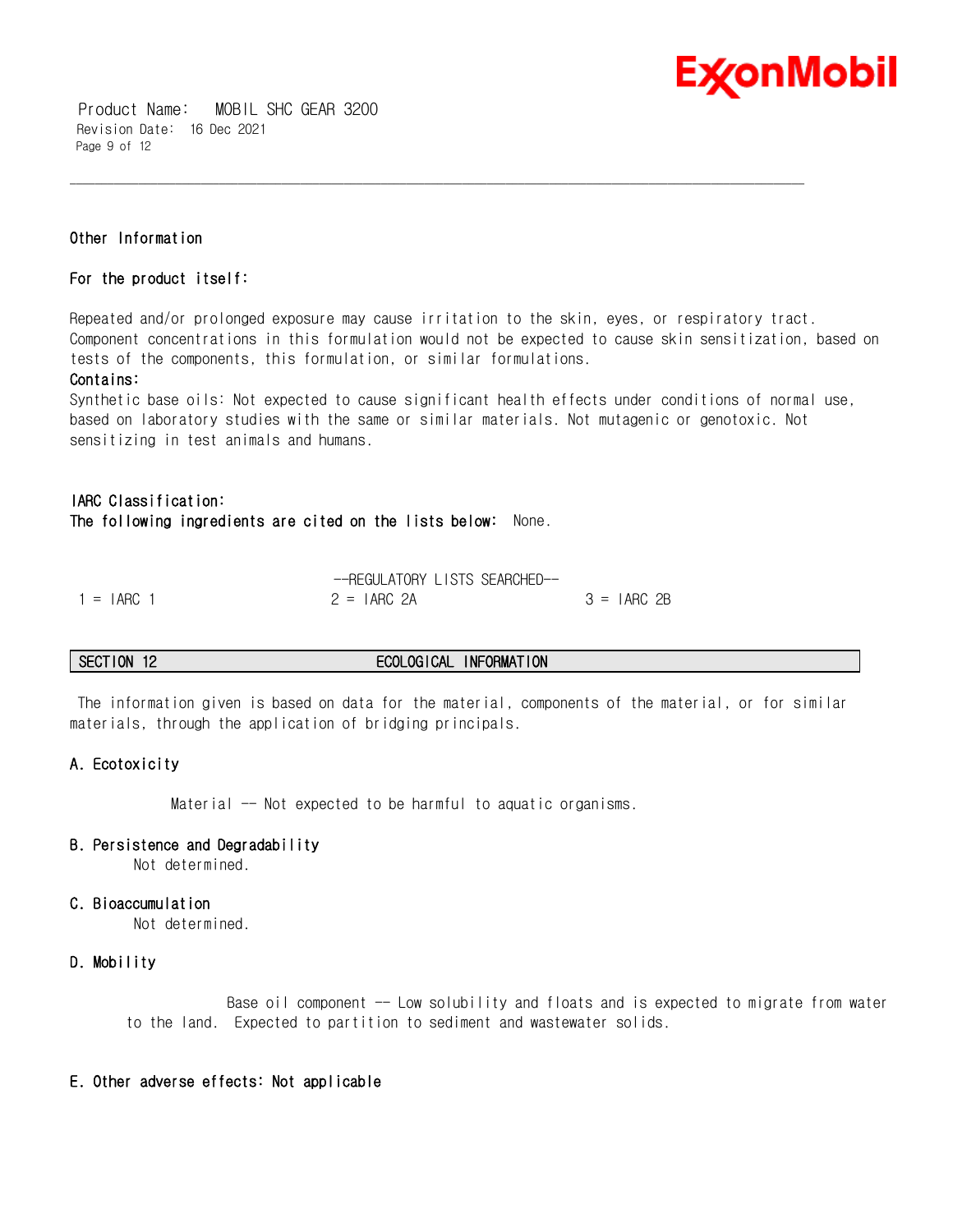

 Product Name: MOBIL SHC GEAR 3200 Revision Date: 16 Dec 2021 Page 10 of 12

#### **SECTION 13 DISPOSAL CONSIDERATIONS**

\_\_\_\_\_\_\_\_\_\_\_\_\_\_\_\_\_\_\_\_\_\_\_\_\_\_\_\_\_\_\_\_\_\_\_\_\_\_\_\_\_\_\_\_\_\_\_\_\_\_\_\_\_\_\_\_\_\_\_\_\_\_\_\_\_\_\_\_\_\_\_\_\_\_\_\_\_\_\_\_\_\_\_\_\_\_\_\_\_\_\_\_\_\_\_\_\_\_\_\_\_\_\_\_\_\_\_\_\_\_\_\_\_\_\_\_\_\_

#### **A. Disposal methods**

Disposal recommendations based on material as supplied. Disposal must be in accordance with current applicable laws and regulations, and material characteristics at time of disposal.

#### **B. Disposal precautions**

Product is suitable for burning in an enclosed controlled burner for fuel value or disposal by supervised incineration at very high temperatures to prevent formation of undesirable combustion products. Protect the environment. Dispose of used oil at designated sites. Minimize skin contact. Do not mix used oils with solvents, brake fluids or coolants.

**Empty Container Warning** Empty Container Warning (where applicable): Empty containers may contain residue and can be dangerous. Do not attempt to refill or clean containers without proper instructions. Empty drums should be completely drained and safely stored until appropriately reconditioned or disposed. Empty containers should be taken for recycling, recovery, or disposal through suitably qualified or licensed contractor and in accordance with governmental regulations. DO NOT PRESSURISE, CUT, WELD, BRAZE, SOLDER, DRILL, GRIND, OR EXPOSE SUCH CONTAINERS TO HEAT, FLAME, SPARKS, STATIC ELECTRICITY, OR OTHER SOURCES OF IGNITION. THEY MAY EXPLODE AND CAUSE INJURY OR DEATH.

#### **SECTION 14 TRANSPORT INFORMATION**

**REGULATION ON SHIP-TRANSPORTATION AND STORAGE OF DANGEROUS SUBSTANCES (SEA (IMDG))** Not Regulated for Sea

Transport according to IMDG-Code

- **A. UN Number:** Not applicable
- **B. Proper Shipping Name:** Not applicable
- **C. Hazard Class & Division:** Not applicable
- **D. Packing Group:** Not applicable
- **E. Marine Pollutant:** Not applicable

**F. Special Precautions which a user needs to be aware of, or needs to comply with, in connection with transport or conveyance:** Not applicable

### **LAND (ADR/RID)** Not Regulated for Land Transport

- **A. UN Number:** Not applicable
- **B. Proper Shipping Name:** Not applicable
- **C. Hazard Class & Division:** Not applicable
- **D. Packing Group:** Not applicable
- **E. Marine pollutants:** Only applicable for sea transport

**F. Special Precautions which a user needs to be aware of, or needs to comply with, in connection with transport or conveyance:** Not applicable

**AIR (IATA)** Not Regulated for Air Transport

- **A. UN Number:** Not applicable
- **B. Proper Shipping Name:** Not applicable
- **C. Hazard Class & Division:** Not applicable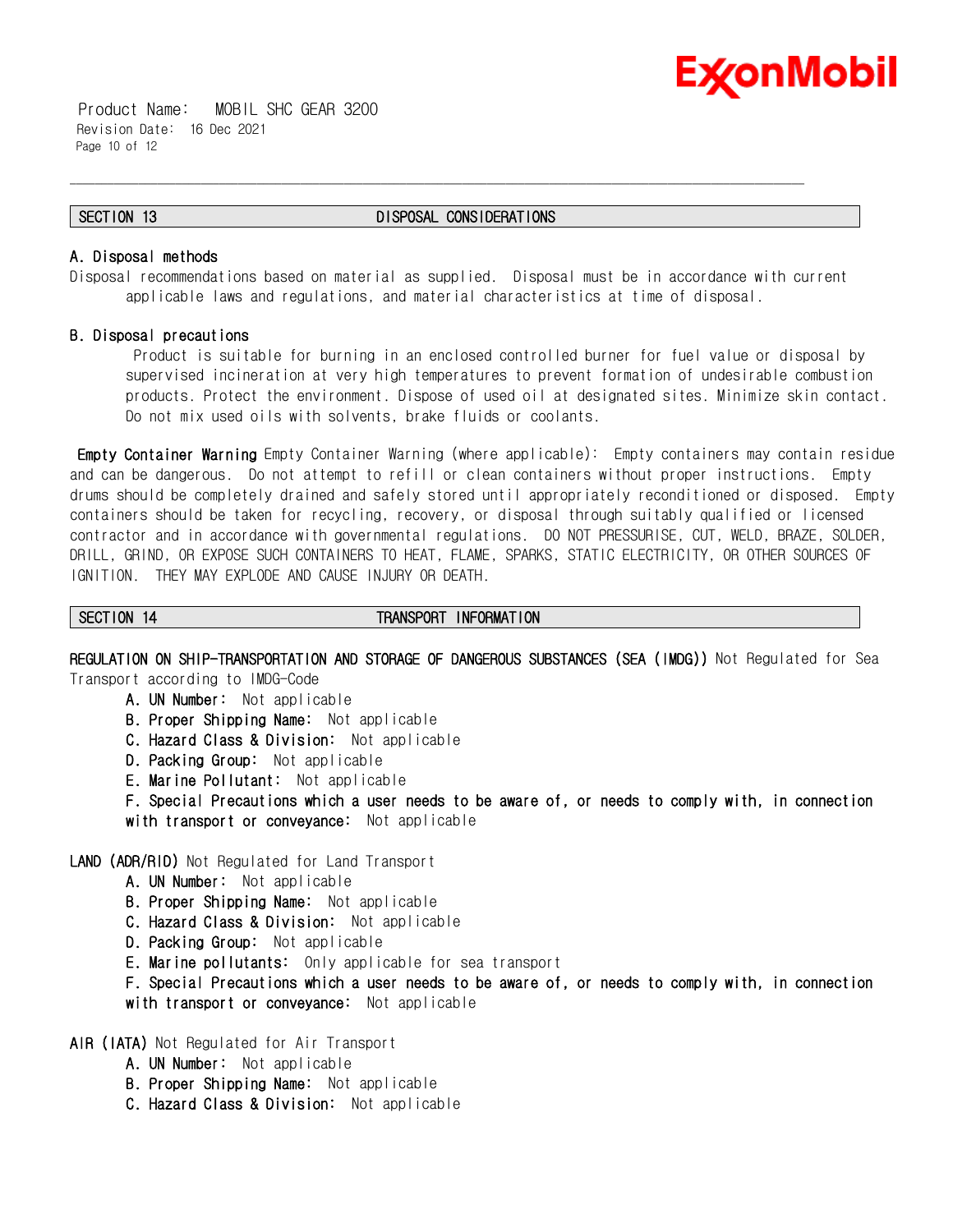

 Product Name: MOBIL SHC GEAR 3200 Revision Date: 16 Dec 2021 Page 11 of 12

> **D. Packing Group:** Not applicable **E. Marine pollutants:** Only applicable for sea transport **F. Special Precautions which a user needs to be aware of, or needs to comply with, in connection with transport or conveyance:** Not applicable

**SECTION 15 REGULATORY INFORMATION**

**This material is not considered hazardous according to Korean GHS classification criteria.** 

\_\_\_\_\_\_\_\_\_\_\_\_\_\_\_\_\_\_\_\_\_\_\_\_\_\_\_\_\_\_\_\_\_\_\_\_\_\_\_\_\_\_\_\_\_\_\_\_\_\_\_\_\_\_\_\_\_\_\_\_\_\_\_\_\_\_\_\_\_\_\_\_\_\_\_\_\_\_\_\_\_\_\_\_\_\_\_\_\_\_\_\_\_\_\_\_\_\_\_\_\_\_\_\_\_\_\_\_\_\_\_\_\_\_\_\_\_\_

**Regulatory Status and Applicable Laws and Regulations** 

- **A. Industrial Safety & Health Act : Prohibited, Subject to an Approval for Manufacturing and Controlled Hazardous Substances:** None.
- **B. Chemicals Control Act : Toxic, Banned and Restricted Toxic Chemicals, Authorization substances, Accidental Release Prevention Substances and Priority Existing Chemicals to Registration:** None.
- **C. ACT ON THE SAFETY CONTROL OF HAZARDOUS SUBSTANCES:** Category 4. Class 4 petroleum chemicals

**D. Waste Control Act:** Waste Oil is a designated waste.

#### **E. Other requirements in domestic and other countries**

**Listed or exempt from listing/notification on the following chemical inventories :** AIIC, DSL, IECSC, KECI, PICCS, TCSI, TSCA

 **Special Cases:** 

| Inventory   | <b>Status</b>                                         |
|-------------|-------------------------------------------------------|
| <b>ENCS</b> | App I<br><b>IONS</b><br>: Hestr<br>∵IC∟<br>$\sqrt{ }$ |

| <b>NF</b><br>FORMATION<br>SECT<br><b>ION</b><br>16<br><b>OTLICD</b><br>πс<br>n<br>-------- |  |
|--------------------------------------------------------------------------------------------|--|
|--------------------------------------------------------------------------------------------|--|

**A. Information sources and references:** Sources of information used in preparing this SDS included one or more of the following: results from in house or supplier toxicology studies, CONCAWE Product Dossiers, publications from other trade associations, such as the EU Hydrocarbon Solvents REACH Consortium, U.S. HPV Program Robust Summaries, the EU IUCLID Data Base, U.S. NTP publications, and other sources, as appropriate.

- **B. The first Issuing date:** 13Nov2008
- **C. Revision number and latest revision date**